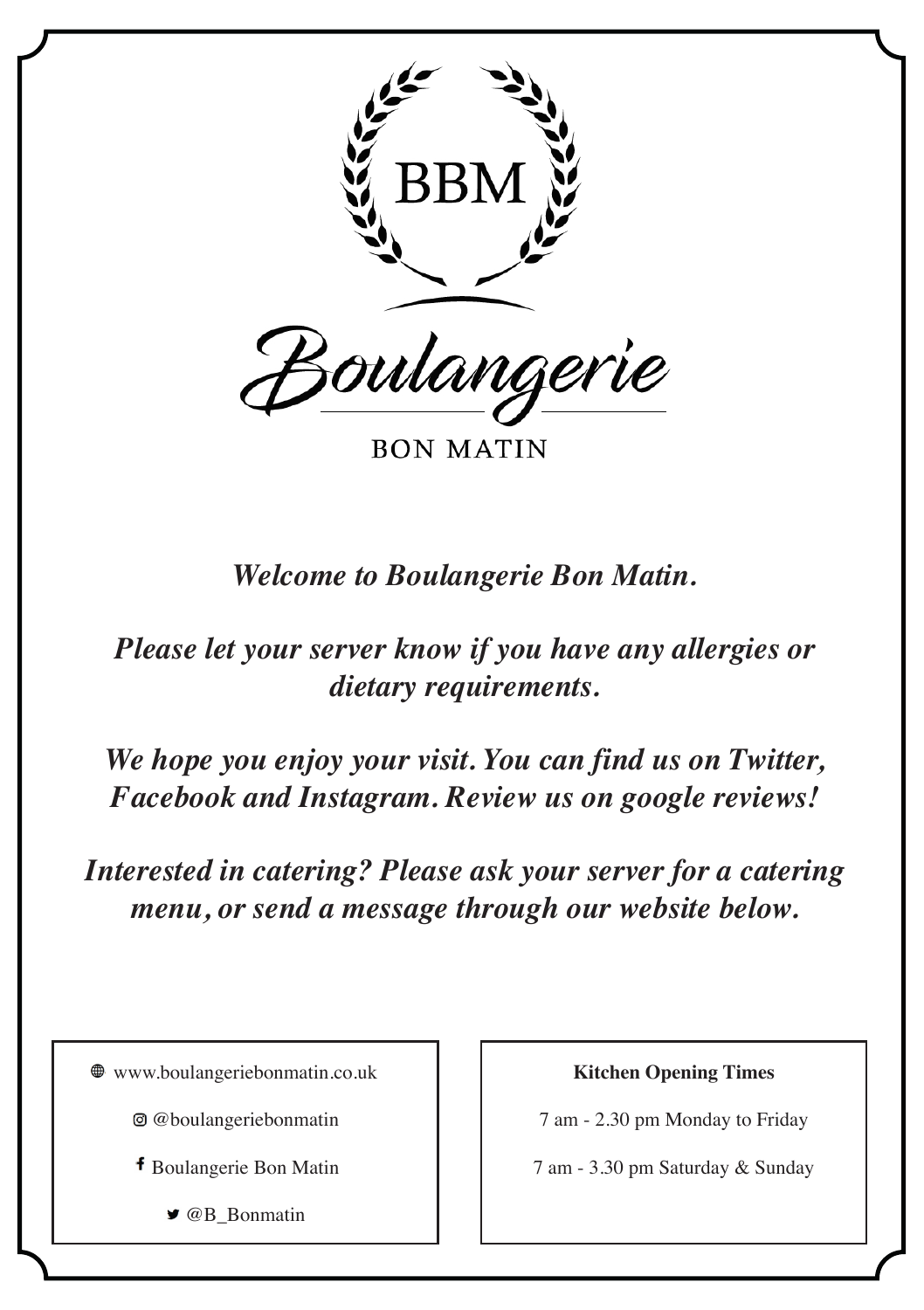Boulangerie

**BON MATIN** 

| <b>Cholesterol Busting Oatbran Pancake</b> with Greek Yogurt, fresh berries and maple syrup                                                                                                         | £7.10 |  |  |
|-----------------------------------------------------------------------------------------------------------------------------------------------------------------------------------------------------|-------|--|--|
| Granola with Greek Yogurt and Seasonal Fruit                                                                                                                                                        | £6.10 |  |  |
| Free Range Eggs scrambled, poached or fried on rye toast                                                                                                                                            | £6.10 |  |  |
| Avocado Smash with Red Chilli and Chia Seeds on toasted rye bread and two free range<br>poached eggs (Go Vegan with no Eggs! £6.80)                                                                 | £7.70 |  |  |
| Veggie BBM Breakfast Free Range Eggs any style, with vegetarian sausage, grilled<br>tomato, mushrooms and rosemary baby potatoes on rye toast with baked beans. (Go Vegan<br>with no eggs! $£6.70)$ | £7.60 |  |  |
| Cinnamon French Toast Homemade brioche with fruit, Crème fraîche & maple syrup                                                                                                                      | £7.60 |  |  |
| <b>Eggs Royale</b> Two poached eggs on a toasted English muffin, with homemade hollandaise<br>sauce & smoked salmon                                                                                 | £7.70 |  |  |
| Eggs Florentine Two poached eggs on a toasted English muffin with homemade hollan-<br>daise sauce, sautéed mushrooms & garlic spinach                                                               | £7.30 |  |  |
| Mediterranean Eggs Two poached eggs with avocado, in a bowl of garlic Greek Yogurt,<br>drizzled with spiced butter & served with rye toast                                                          | £7.30 |  |  |
| Oat Porridge with mixed berry compote, maple syrup, cinnamon and toasted walnuts<br>(Go Vegan! Choice of Soya, Oat & Almond Milk for £6.50)                                                         | £6.10 |  |  |
| Smoked Salmon and Scrambled Eggs on rye toast                                                                                                                                                       | £7.70 |  |  |
| <b>Extras</b>                                                                                                                                                                                       |       |  |  |
| Smoked Salmon +£2.50; Bread/Toast +£1; Egg +£1; Spinach +£1; Ginger +£0.50; Yogurt +£0.50                                                                                                           |       |  |  |

Veggie Sausage +£1; Cheese +£1; Honey +£0.30; Mushroom +£0.50; Baked Beans +£1; Sliced Avocado +£1.50; Hollandaise +£1; Tomato +£0.50 Maple Syrup +£0.30

## **Fresh, Handcrafted Baked Goods**

\*Selection of delicious cakes also on display

| Croissant / Brioche                 | £2.60 |
|-------------------------------------|-------|
| Pain Au Chocolat / Almond Croissant | £2.80 |
| Selection of Butter Danish          | £2.80 |
| Homemade toast with butter and jam  | £2.60 |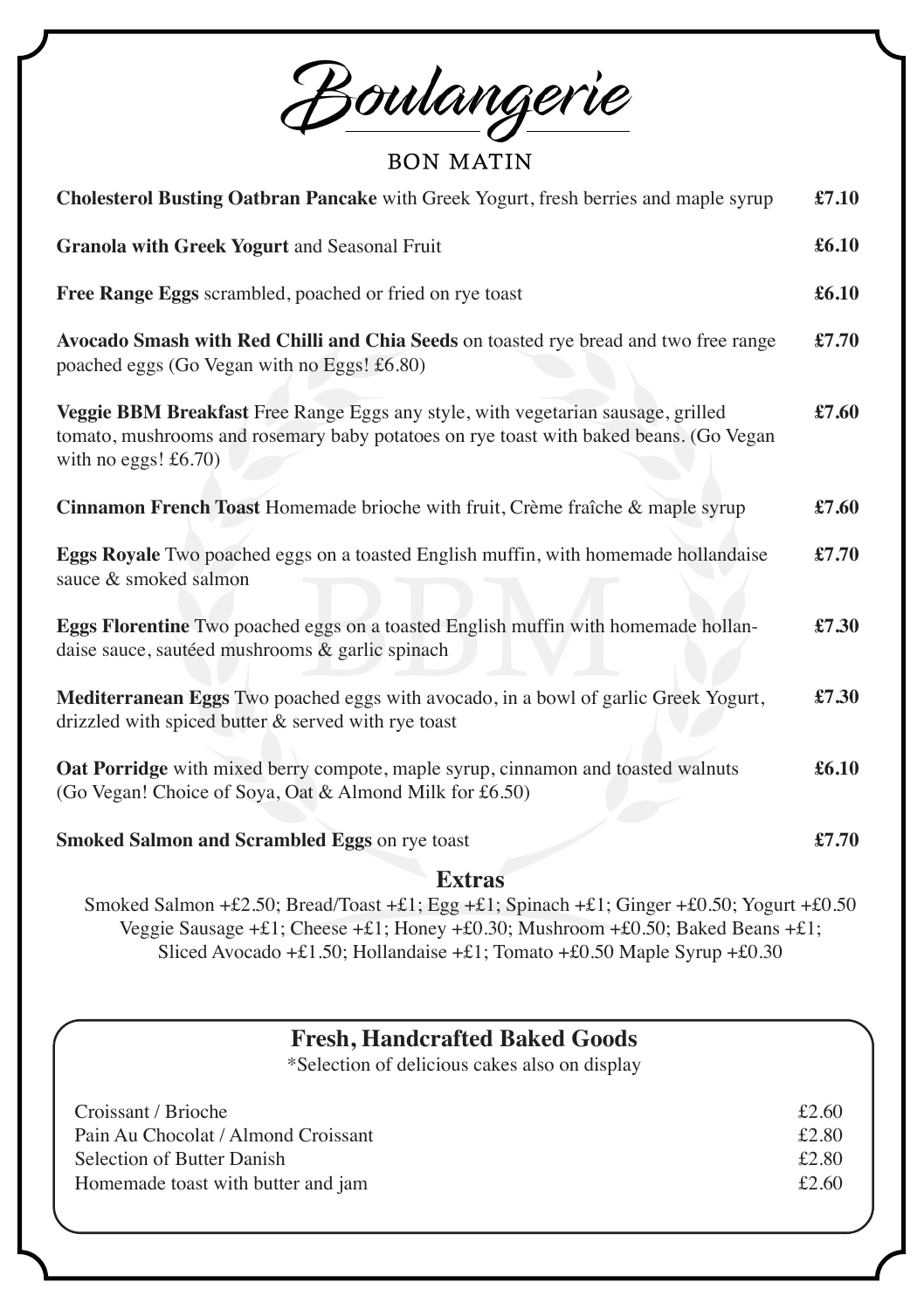<u>Boulangerie</u>

**BON MATIN** 

| Soup of the Day                                                                         | £6.10 | <b>Sandwiches</b>                                                                                                                 |
|-----------------------------------------------------------------------------------------|-------|-----------------------------------------------------------------------------------------------------------------------------------|
| Please ask your server for details<br>Quiche of the Day<br>Served with green leaf salad | £6.80 | <b>Tuscan Club Ciabatta</b><br>£6.50<br>Sundried & fresh tomato, mozzarella, olive paste, red<br>pepper & parsley oil with rocket |
| <b>Sweet Crêpes</b>                                                                     |       |                                                                                                                                   |
| <b>La Miel</b><br>Lemon Juice with honey or sugar                                       | £7.90 | Mediterranean Ciabatta<br>£6.50<br>Roasted aubergine, tomato, courgette, caramelised red<br>onion, red pepper, hummus & halloumi  |
| <b>French Crêpe</b><br>Fresh strawberries, banana, maple syrup & Greek                  | £7.90 |                                                                                                                                   |
| Yogurt                                                                                  |       | <b>Chicken Tarragon Ciabatta</b><br>£6.50<br>Poached chicken, fresh tomatoes, caramelised red onion,                              |
| <b>Savoury Crêpes</b><br>*Made with Buckwheat Flour                                     |       | emmental cheese, parsley oil & basil mayonnaise                                                                                   |
| <b>La Ratatouille</b><br>Ratatouille with cheddar cheese $\&$ a fried egg               | £7.90 | <b>Ratatouille Tartine</b><br>£6.90<br>Homemade ratatouille, with melted cheddar cheese on                                        |
| La Popeye<br>Spinach with cheese and Béchamel Sauce                                     | £7.90 | rye bread                                                                                                                         |
|                                                                                         |       | <b>Salades Du Bassin Méditerranéen</b>                                                                                            |
| 1 Main & 2 Salads £12.60                                                                |       | 3 Salads £9.90                                                                                                                    |
| 1 Main & 3 Salads £14.90                                                                |       | 4 Salads £13.20                                                                                                                   |

*Main*

*Vegan Salads*

1) Roasted cauliflower with flaked almonds, cherry tomatoes, ground cumin, cumin seeds, parsley & a garlic, lemon and olive oil dressing

2) Roasted aubergine with roasted peppers, mixed nuts & coriander

3) Roasted potato dressed with parsley oil & spring onions

4) Roasted butternut squash with chick peas, mixed nuts, coriander, coriander seeds, cumin seeds & balsamic dressing

5) Quinoa, kale, pomegranate, sultanas, pumpkin & sunflower seeds with a lemon & maple syrup dressing

6) Char-grilled broccoli with garlic & chilli

*Seared, marinated Salmon*

*Homemade Quiche of the Day*